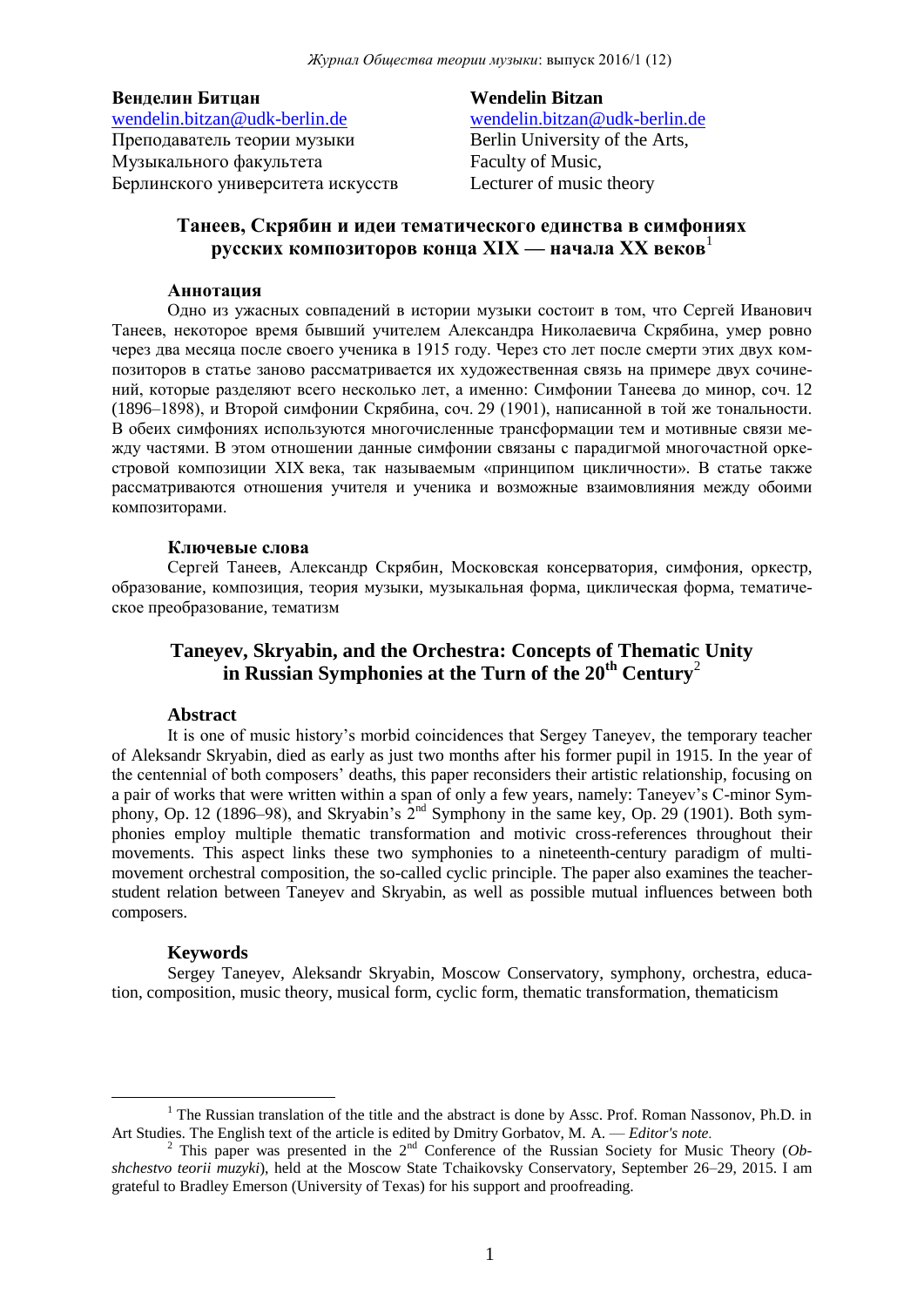#### *В. Битцан.* Танеев, Скрябин и идеи тематического единства в симфониях русских композиторов конца XIX — начала XX веков

It is one of music history's morbid coincidences that Sergey Taneyev, the temporary teacher of Aleksandr Skryabin, died as early as just two months after his former pupil in 1915. In the year of the centennial of both composer's deaths, this paper aims to reconsider their artistic relationship. After a brief discussion of Taneyev's and Skryabin's orchestral oeuvres and their compositional principles, I will focus on a pair of works that were written within a span of only a few years—Taneyev's C-minor Symphony, Op. 12 (1896–98), and Skryabin's  $2<sup>nd</sup>$  Symphony in the same key, Op. 29 (1901). A comparative analysis of these works uncovers a fascinating connection: Both symphonies employ multiple thematic transformation and motivic cross-references throughout their movements. This aspect link these symphonies to a 19<sup>th</sup>-century paradigm of multi-movement orchestral composition, the socalled cyclic principle — a concept established primarily by Hector Berlioz, Franz Liszt, and César Franck. The paper also examines the teacher-student relation between Taneyev and Skryabin, as well as possible mutual influences between the two composers. Finally, I try to determine what aspects of musical craftsmanship Skryabin could have acquired in Taneyev's classes at the Moscow Conservatory.

## **I. Cyclic Form in European and Russian Orchestral Music**

When analysing 19<sup>th</sup>-century orchestral music, it can be observed that multimovement compositions typically use formal structures that establish a correlation between their parts. This aesthetic concept is realized by thematic unity or, as it was called by German musicologist Hans Mersmann, «*Substanzgemeinschaft*» of the several movements. The transformation of a motif or theme into another shape or appearance means that it remains identical in structure but differs in character, meter, register, dynamics, instrumentation or other parameters. Thus, thematic transformation or, in recent research, «thematicism» may be considered a principle of variation, applied in order to create a cross-movement coherence of musical material. In the 1880s–90s, a considerable part of European symphonies were written using cyclic techniques of this kind. The first scholar to reflect the concept theoretically was the French composer and theorist Vincent d'Indy. He defined the category of the «*sonate cyclique*» in his *Cours de composition musicale* (1909). The defining quality of a cyclic sonata form, according to d'Indy, is that motifs and themes are continuously quoted and transformed throughout a multi-movement work [8, *375*]. D'Indy frequently refers to the music of César Franck, his teacher, whose late compositions are most characteristic of this description of cyclic form.

Looking back to the orchestral music of Ludwig van Beethoven, we find a starting point for the development of multi-movement cyclic form. Both Beethoven's  $5<sup>th</sup>$  and  $6<sup>th</sup>$ Symphonies, Opp. 67 and 68, contain quotations and reiterations of their most important themes. Following the *Pastorale* of 1807–08, two other prime examples of cyclic form arise: First, Hector Berlioz's *Symphonie fantastique*, Op. 16 (1830), which we may call the archetype of the Romantic programmatic symphony, with the famous *idée fixe* and its transformations pervading every movement—and second, on the field of chamber music, Franz Schubert's *Wanderer Fantasy*, D.760 (1822), with its cyclic idea being derived from a song. When Richard Wagner proclaimed the end of the symphony genre in the middle of the 19<sup>th</sup> century, opposing concepts of musical form emerged, such as the symphonic poem. In the 1850s, the concept of thematic transformation was closely linked to Franz Liszt's single-movement orchestral works and piano concertos. However, during the second half of the  $19<sup>th</sup>$  century, the traditional four-movement form re-emerges in «the second age of symphony», as Carl Dahlhaus terms it [6, 220].<sup>3</sup> Before and after this development, we can identify two «schools» of multi-movement cyclic form, separated by chronology and geography:

<u>.</u>

 $3$  As a matter of fact, the symphony genre was definitely not dead in the meantime, even if many European composers did not explicitly focus on multi-movement orchestral composition during the 1860s. It might be misleading to only consider works that are frequently played nowadays; many more have been written.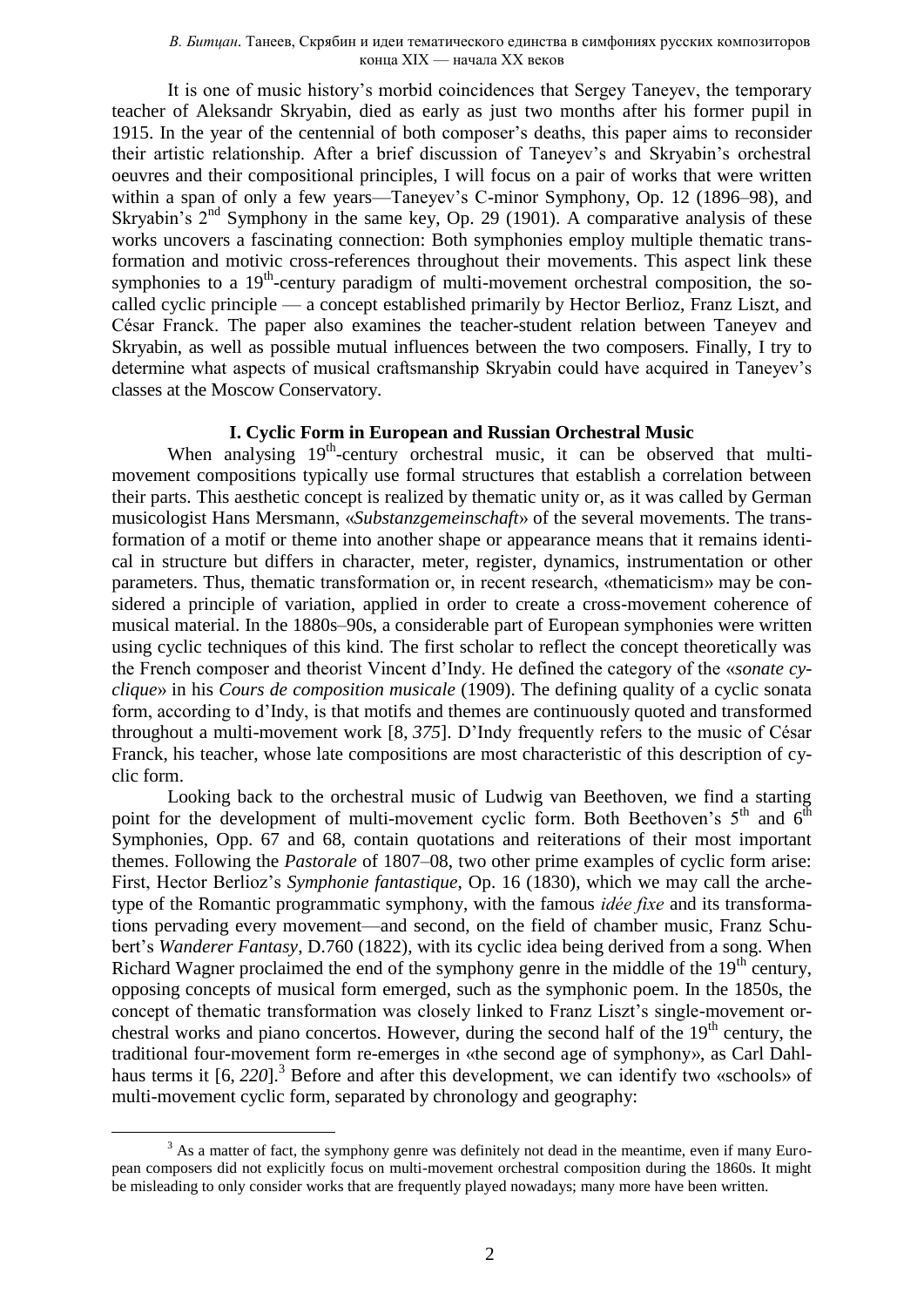Germany, during the 1840s–50s: Mendelssohn's *Scottish Symphony*, Op. 56; Schumann's 4<sup>th</sup> Symphony, Op. 120; then, most remarkable, Liszt's *Faust Symphony* (1854); and also works by Carl Reinecke, Max Bruch, Josef Rheinberger, and Joachim Raff, many of them with a programmatic content.

 France, during the 1880s–90s: Franck's D-minor Symphony (1888) and most of his late chamber music; Saint-Saëns's 3rd Symphony with organ, Op. 78; d'Indy's *Symphonie sur un chant montagnard*, Op. 25, and 2<sup>nd</sup> Symphony, op. 57; the symphonies by Ernest Chausson (Op. 20) and Paul Dukas (1896); and also Claude Debussy's early string quartet, which has a distinctive cyclic quality.

Multi-movement cyclic form is also found in the music of mid-19<sup>th</sup>-century Russia. While Anton Rubinstein did not employ thematic unity in his six symphonies, the concept seems to have resonated with composers of the «Mighty Handful». Drawing on Liszt's achievements, Mily Balakirev and Aleksandr Borodin employ thematic transformation within the individual movements of their symphonies, while obvious cross-movement references are rare. Borodin's  $1<sup>st</sup>$  Symphony in E-flat major (1867) is a prominent exception, with a falling fourth being a crucial interval in every movement's main theme. Nikolay Rimsky-Korsakov's symphonic suite *Antar*, op. 9 (1868), is based on elaborated transformation of a monothematic subject. Likewise, in some of his later works, such as the single-movement Piano Concerto in C-sharp minor, op. 30 (1882–83), cyclic techniques become more readily apparent. Rimsky-Korsakov's compositions may have served as a model for his pupil Aleksandr Glazunov, who regularly employs thematic transformation in his symphonies of the 1890s.

A number of works by Pyotr Tchaikovsky can also be associated with this development of symphonic form. In particular, thematic unity is found in his  $4<sup>th</sup>$  Symphony in F minor, Op. 36 (1877) and in the  $5<sup>th</sup>$  Symphony in E minor, Op. 64 (1888). The latter is frequently regarded as a paradigm of cyclic form within Russian orchestral music: The remarkable opening of the first movement's introduction, played by the clarinet in its lowest register, is quoted within the internal movements and eventually returns as the finale's main theme, now played by the strings and transformed into a glorious E major. When looking at Taneyev's and Skryabin's contributions, we must consider them in a direct lineage to Tchaikovsky, who was Taneyev's teacher. Taneyev's and Skryabin's works are embedded in a tradition of formal craftsmanship, passed on from teacher to student. Therefore, the personal and artistic relationship of these two is worth a more detailed observation.

## **II. Two C-minor Symphonies from Moscow**

Neither Taneyev nor Skryabin were as focused on writing symphonies as Tchaikovsky or Glazunov. Taneyev was concentrated on chamber and vocal music, while Skryabin, who popularly emerged as a composer-pianist, was even condemned at one point by Leonid Sabaneyev as a «pseudo-symphonist» [12, *163ff.*] lacking intuition for orchestral writing.<sup>4</sup> Furthermore, neither of the two composers took a straightforward approach to the genre. Since the 1870s, the young Taneyev made several attempts at writing a symphony, but failed to complete a work that met his own aesthetic demands. His first three symphonies remained unprinted during his lifetime; only the  $3<sup>rd</sup>$  was premiered in 1884. Consequently, the four-movement C-minor Symphony, Op. 12, completed in 1898, is in fact Taneyev's fourth. It is also his first contribution in the symphonic literature to be met with critical and popular acclaim. The symphony bears a dedication to Glazunov; it was first performed in March 1898 in St Petersburg and subsequently printed in 1901 by Mitrofan Belyayev's publishing house.

Skryabin did not devote himself to orchestral composition before 1896. Belyayev, who also was Skryabin's publisher and mentor, had harshly criticized the young composer for

<sup>&</sup>lt;sup>4</sup> For further instances of Sabaneyev's contemptuous judgment of Skryabin's talent as an orchestral composer, attesting him a lack of symphonic style and technique, see ibid. [12, *166*].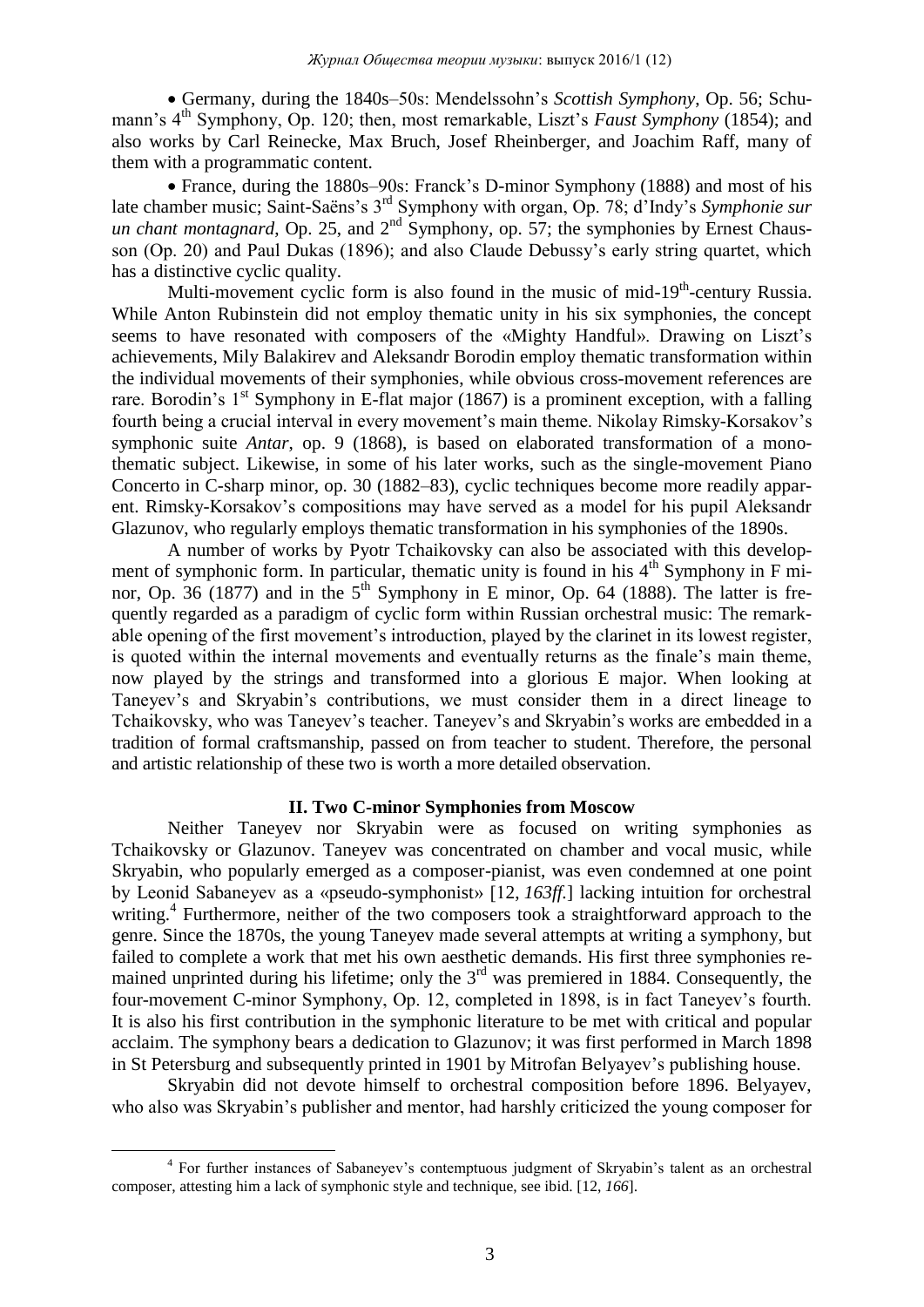his  $1<sup>st</sup>$  Symphony in E major, Op. 26 (1899–1900). The work has no less than six movements and, in succession of Beethoven's Ninth, incorporates an extensive choral finale on the composer's own lyrics. In Belyayev's opinion, the young composer was already getting ahead of himself. Due to this objection, Skryabin abandoned his plan to include voices in his next symphony [7,  $50$ ]. The resulting work, the  $2<sup>nd</sup>$  Symphony, Op. 29, was written in 1901 and premiered in January 1902 in St Petersburg under Anatoly Lyadov's direction. It shares its key with Taneyev's symphony, and it was also published by Belyayev in 1903. We have evidence of Taneyev's reaction to the symphony: after attending a rehearsal, he remarked in his diary:

«It is composed more freely than his first; but there are passages of poor melodic content. I like the free approach to musical form—the first movement is sort of an introduction…, so that the second appears as the actual first. Due to deficiencies in instrumentation, certain things merge in the musical form that were meant to be separated; moreover, the excessive use of the brass is disturbing» [2, 22].<sup>5</sup>

Skryabin never referred to a traditional four-movement structure when writing symphonies—his 3rd, the *Divine Poem*, Op. 43, has only three movements, while the later symphonic poems are single-movement works. Despite this fact, the  $2<sup>nd</sup>$  Symphony might be considered his most conventional in terms of musical form and architecture. It is cast in five movements, with the first serving as an independent slow introduction to a sonata-allegro second movement—just as is the case in the  $1<sup>st</sup>$  Symphony. In the  $2<sup>nd</sup>$  Symphony, the sonataallegro is written in E-flat major, leaving the introduction as the only movement in the key of C minor.

Vincent d'Indy determines that there are three constitutive elements of variation in cyclic form: rhythmic, melodic, and harmonic modification of a motif or theme [8, *378f.*]. In addition to d'Indy's approach, I will refer in my own analysis to an extended hierarchy of how cyclic multi-movement form can be realised: (1) mere quotation of a phrase, as modelled in the treatment of Berlioz's *idée fixe*; (2) «*Substanzgemeinschaft*» within a movement or in consecutive movements through a common motivic nucleus or transformation of motifs, and (3) transformation of a distinctive thematic structure.

In Taneyev's symphony, a core motif is introduced at the very beginning of the work, with a rising fifth falling to the tritone (*c—g—f-sharp*). These intervals immediately expand to a rising major sixth, falling to the minor sixth  $(c-a-a-flat)$  [11, 116].<sup>6</sup> I will refer to this three-note motif as the work's nucleus, functioning in analogy to a similar three-note motif (*d—c-sharp—f*) from César Franck's D-minor symphony. In a review of Taneyev's symphony, Boris Asafiev notices the significance of that phrase for the first movement's thematic process  $\left[4, 287\right]^7$  but without identifying the entry of the main theme (bar 33ff.) as its retrograde inversion. Here, the work's cyclic subject appears in full dimension and forms a distinctive seven-bar structure. The subordinate theme in A-flat major, starting with a downward scale and an ascending fifth, is a contrast in character and material. It leads to a closing section in A-flat minor that stretches the intervals of the nucleus to falling fifths, minor sixths and diminished sevenths (bar 95ff.: *f-flat—a-flat—g—f-flat*; bar 139ff.: *e-flat—a-flat—f-flat g—d-flat*). The internal thematic relations can thus be considered a «*Substanzgemeinschaft*» of the second type, forming a polyphonic network of voices and subject entries within the exposition, leading to thematicism of even higher density during the development section.

<sup>5</sup> This diary entry of March 20, 1903, is quoted in Wehrmeyer [14, *180*] and provided here in my own translation (W. B.). The Moscow premiere of the symphony took place on April 3, 1903, conducted by Vasily Safonov.

 $<sup>6</sup>$  In Taneyev's thematic invention, the upper tritone to the tonic can be identified as a generally signifi-</sup> cant interval, as well as dissonant leaps of diminished sevenths and minor ninths.

<sup>7</sup> Another early review by Nikolay Kashkin, printed in the journal *Moskovskie vedomosti* in 1902 and quoted by Yakovlev [15, *56f.*], appreciates the close connection of the work's individual movements but does not refer to thematic transformation in detail.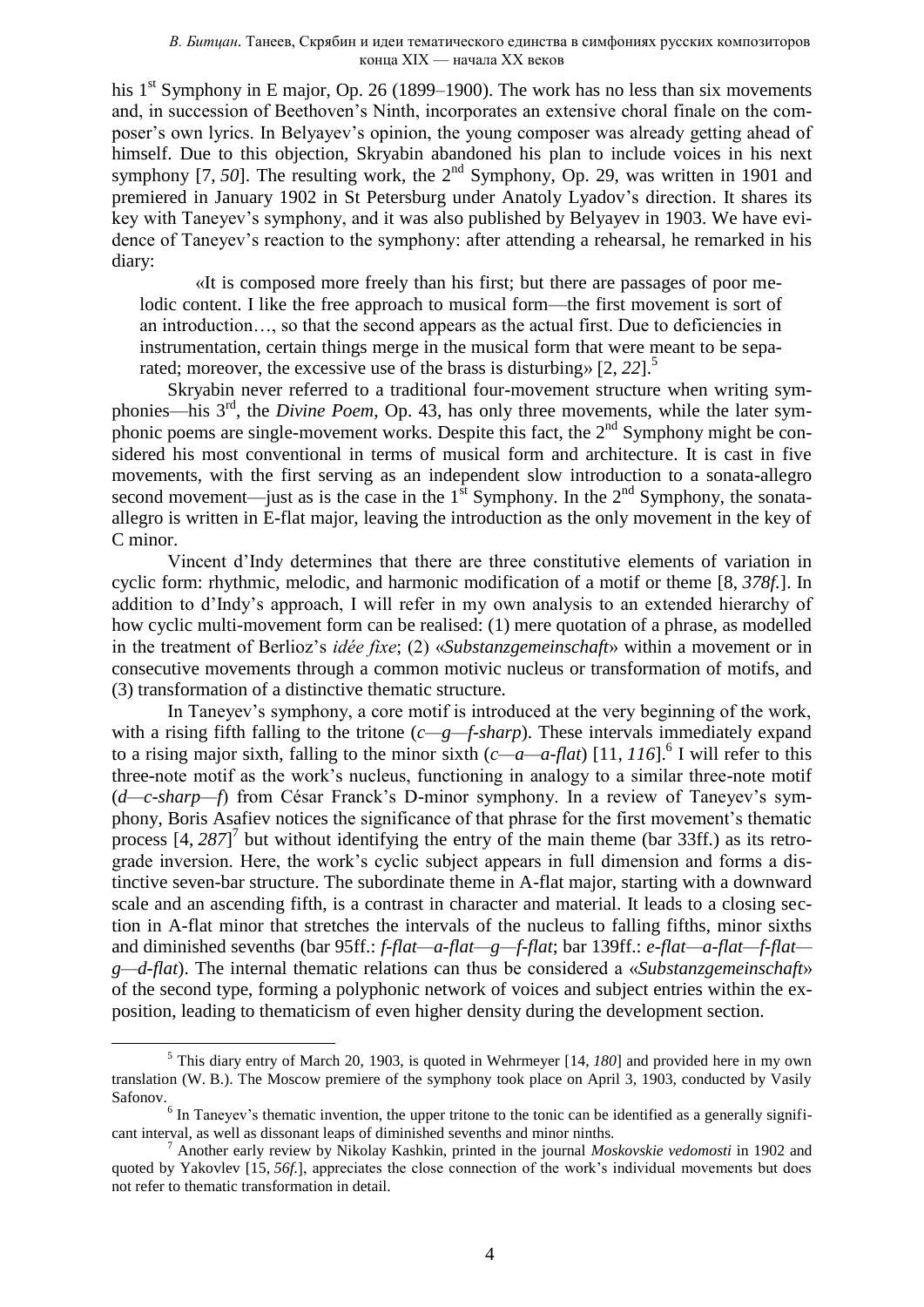Alternatively, Skryabin distributes his main material over two separate movements. The introductory first movement immediately states the work's cyclic subject, based on a falling major sixth and an ascending triad (*c—e-flat—g—c—b-flat*). It is played by a solo clarinet in its lowest register, strongly reminiscent of the beginning of Tchaikovsky's  $5<sup>th</sup>$  Symphony. Over the course of the movement, the subject is treated canonically, with the voices' entrances following a pattern of ascending thirds. Skryabin's second movement, the symphony's actual sonata-allegro, introduces a contrasting subject in 6/8 time signature, with a thematic contour that is quite common in Skryabin's music—Swiss musicologist Sigfried Schibli refers to it as an «*Aufflug-Thema*» («upflying theme») [13, *247*]. In its continuation, the trombones enter with the cyclic subject's head motif, the falling sixth being stretched to a seventh (bar 17ff.: *c—d—e-flat—g—c-flat*). In drawing a comparison to Taneyev, we can name this group of notes a nucleus. As the exposition continues, it reappears a few times in the bass voice, accompanying the secondary theme. In the closing section, it is the trombones again that present another variant of the nucleus at a *fortissimo* dynamic (bar 106ff.: *b-flat c-sharp—d—g-flat*) [7, *55f.*]. The modifications applied to this phrase can also be regarded as transformations of the second type.

When we consider how the last movements of Taneyev's and Skryabin's symphonies refer back to their first movements, the composers establish a connection of the third type: a full thematic transformation of their respective cyclic subjects. In Taneyev's, the theme remains very close to its original character, changing the 3/4 time to *alla breve* [4, *289*] and adjusting the note values and metric outline (see example 1).<sup>8</sup> In Skryabin's, after the first movement had served as an introduction to the second, a similar relation applies to the fourth and fifth movements, which are likewise connected through an *attacca* transition. Skryabin chooses the parallel key of C major for the triumphant entry of his sonata-rondo finale.<sup>9</sup> Thus, he significantly changes the cyclic subject's character, even while retaining the same contour and note durations (see example 2).

Example 1. Taneyev, Symphony in C minor, Op. 12: beginnings of the  $1<sup>st</sup>$  and  $4<sup>th</sup>$ movement



Example 2. Skryabin,  $2<sup>nd</sup>$  Symphony in C minor, Op. 29: beginnings of the 1<sup>st</sup> and 5<sup>th</sup> movements



In Taneyev's symphony, the finale's subordinate theme further refers to the nucleus and its variants in its leaps of diminished sevenths. The movement's coda enters with a transformation of the first movement's subordinate theme, in a hymnic C major, and is realised in

<sup>&</sup>lt;sup>8</sup> Due to the change to binary meter. Asafiev observes the decisive character of the finale's beginning. compared to the elasticity of the cyclic subject's original appearance.

<sup>9</sup> Eberle [7, *54*] labels the cyclic subject a «*Leitthema*», transforming from the sombre clarinet solo of the 1<sup>st</sup> movement to the final tutti apotheosis. Schibli [13, 214] further comments on this development.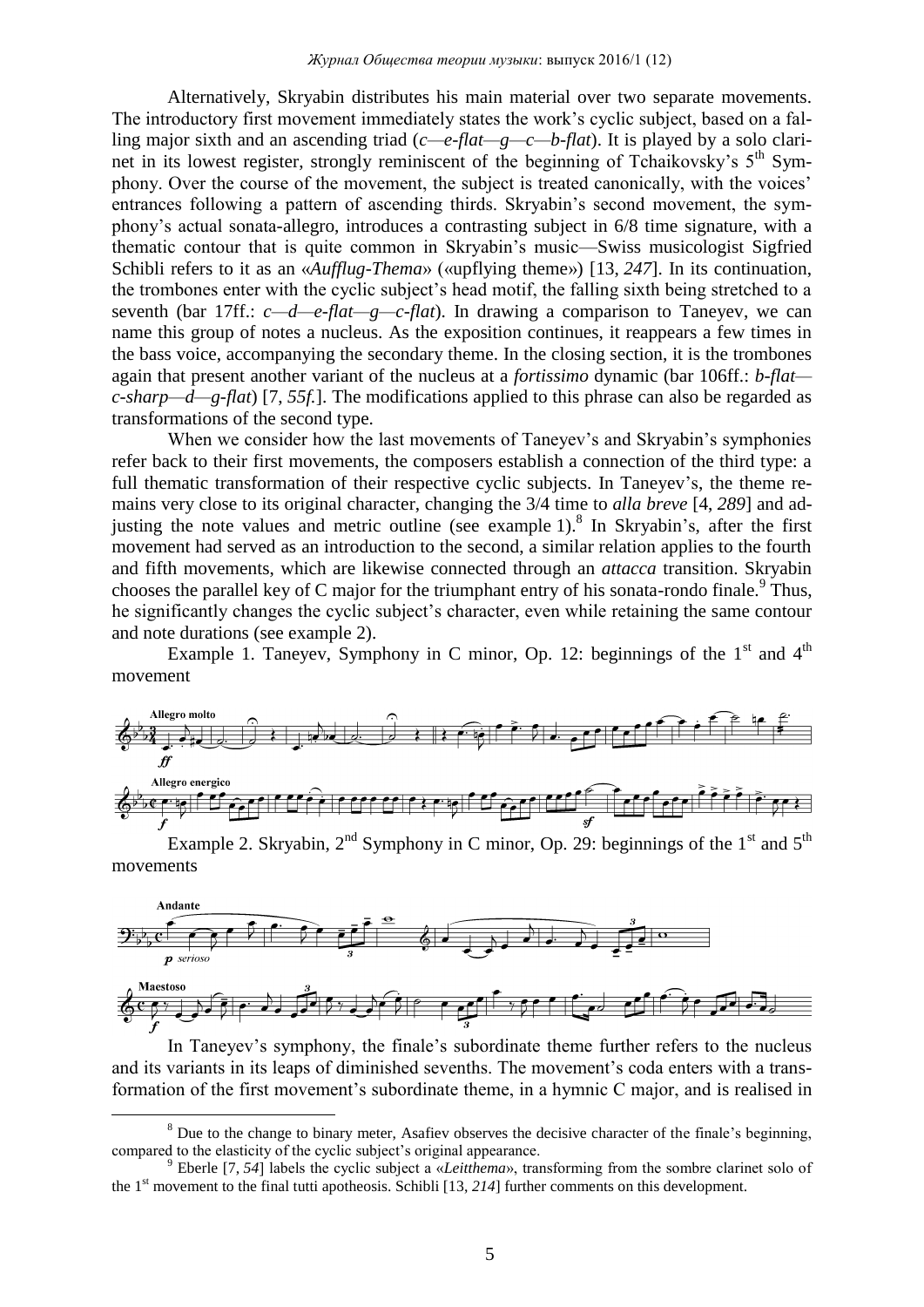a two-part canon. This passage eventually integrates the second movement's main theme with the nucleus, forming a three-fold contrapuntal juxtaposition of utmost mastery. Whereas Taneyev's finale incorporates every significant theme in dense thematic construction, Skryabin's finale is somewhat less impressive. His cyclic subject is frequently referenced throughout the symphony; it appears three times in the finale in its unaltered form, impressively providing a sense of overarching coherence.

With respect to the thematic transformation, we can now state that Taneyev's dense structures are clearly derived from compositional techniques of Beethoven and Brahms, as ideas are constantly developed out of preceding ones. By contrast, Skryabin's sequential technique of motivic continuation seems to stem from Liszt's music: occasionally, it also resembles the binary structures of Wagner's early aria forms. As a result, Taneyev's and Skryabin's symphonies are both indebted to the preceding generation of 19<sup>th</sup>-century composers. This heritage reveals itself mainly in terms of cyclic form and macroscopic structure, while thematic processes on a motivic level differ between the two composers.

## **III. Discipleship, Influences and Assessments**

Taneyev, a key figure in Russian music from the mid-1870s on, studied piano with Nikolay Rubinstein and composition with Pyotr Tchaikovsky, whose classes in harmony and instrumentation he also attended. Taneyev's relationship to Tchaikovsky is of particular interest: he developed from a student to the foremost consultant of his former teacher on matters of orchestral composition. Tchaikovsky highly esteemed Taneyev's opinion of his music, despite Taneyev's sometimes blunt or even rude assessments. Although he sometimes disapproved of his mentor's symphonic works  $[14, 151f]$ , Taneyev arranged Tchaikovsky's  $4<sup>th</sup>$ and  $5<sup>th</sup>$  symphonies for piano four hands.<sup>10</sup> Both of these works employ thematic unity to a certain extent. Taneyev, one of the first graduates of the Moscow Conservatory, succeeded his famous teacher's position, as he was appointed professor in 1878. Additionally, he took over Rubinstein's piano class in 1881, and also served as the institution's director in 1885– 89.

The influence of Taneyev's music and teaching on Skryabin has not yet been discussed in detail. Skryabin's instruction began informally: in 1884, Taneyev began teaching the twelve-year-old in private lessons. When Skryabin was enrolled at the Conservatory in 1888, he was accepted to Taneyev's counterpoint class. However, since he was primarily interested in developing as a pianist, he tended to neglect theoretical subjects. After he quitted studying with Taneyev in late 1890, he attended Anton Arensky's class in free composition for several months—but there was so much animosity between them that Skryabin had to leave the Conservatory in 1892 without a degree in composition. It is not clearly known why Skryabin left Taneyev's classes. Nevertheless, we can presume that he still was indebted to Taneyev's teaching after the completion of his studies, after making the acquaintance of Belyayev in 1894, and still at the time he composed his  $2<sup>nd</sup>$  Symphony. Surely, Taneyev did not relate to Skryabin's aesthetic and stylistic turn around the year 1905, as hardly anyone in Moscow did, so it is understandable that scholars have noted his shift away from Taneyev's influence [5, *245*]. In 1925, Anatoly Lunacharsky, Lenin's official in cultural affairs, stated Taneyev to be an «architect» and Skryabin an «individualist» [10, *35–37*]. This polarising judgment might have also contributed to the prevalent opinion that the two composers do not have much in common, either in style or personal history.

The idea that certain traits of Skryabin's style are rooted in Taneyev's teaching is also problematic. Musicologists widely argue that polyphonic textures, wherever arising in the music of Taneyev's pupils, can be traced to his doctrine of counterpoint. This is an impulsive conclusion, since it neglects the fact that Skryabin's piano writing, just like Rachmaninov's

<sup>1</sup> <sup>10</sup> Wehrmeyer quotes Ernst Kuhn's translation of a letter from Taneyev to Tchaikovsky of March 18 1878, addressing Tchaikovsky with a severe, yet nuanced critique of his 4<sup>th</sup> Symphony.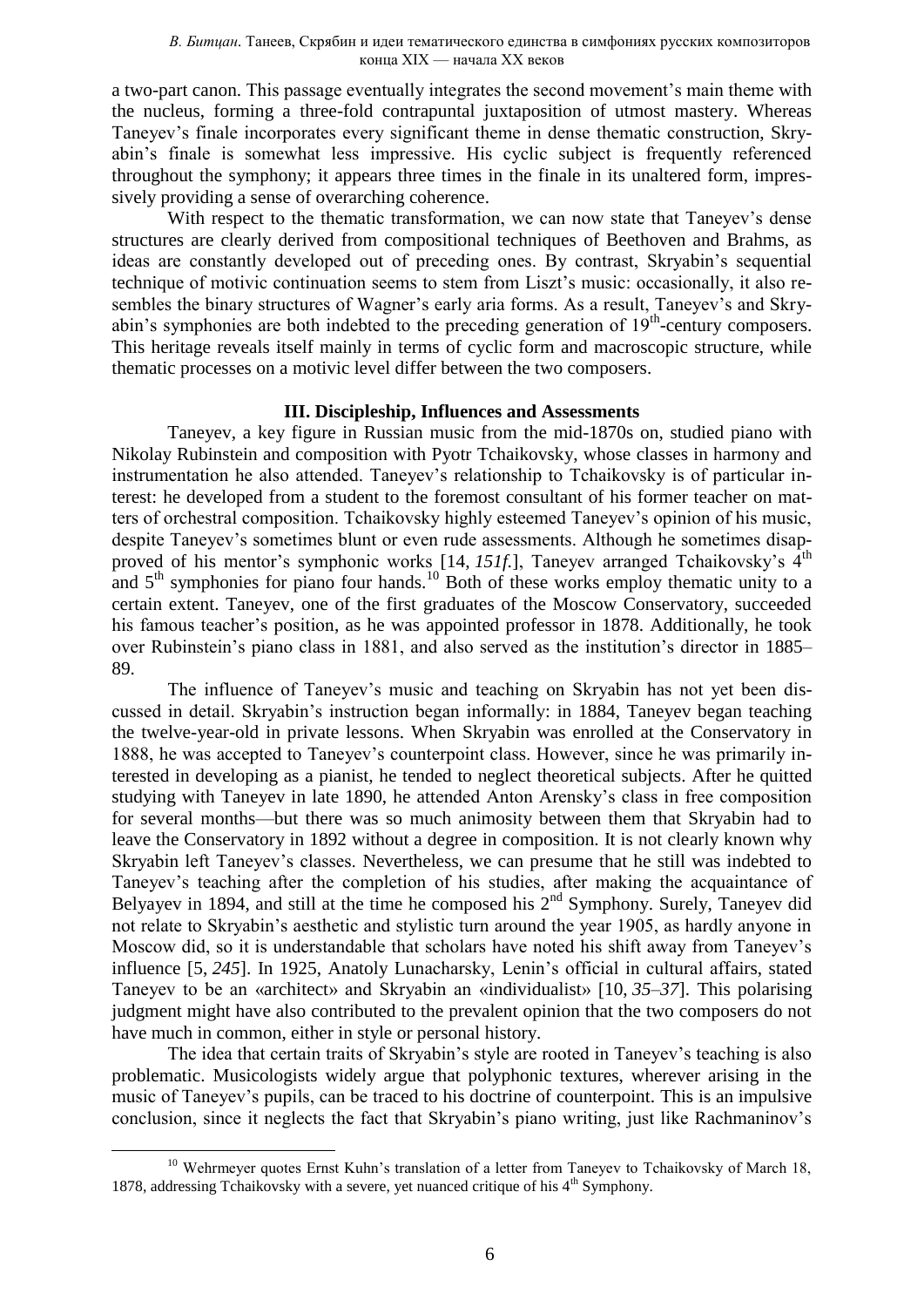or Medtner's, contains distinct contrapuntal features. However, the development of Skryabin's polyphonic writing is still traceable to Taneyev, even beyond the lessons at the Conservatory. Taneyev gave his treatise *The Convertible Counterpoint in the Strict Style* to his former student as a gift, and Skryabin kept it in his personal library. The book was published in 1909; however, considering that Taneyev had worked on it for twenty years, he might well have acquainted his students with his developing theories beforehand. Skryabin himself occasionally referred to his thematic invention as «in the strict style», and thus, we may conclude that he was influenced by his teacher not only in contrapuntal writing but also in the coherence of his themes and musical forms.<sup>11</sup> A lesser-known fact is that Taneyev, who is chiefly renowned as a teacher of counterpoint, also developed a new curriculum for the Conservatory's class of musical form.<sup>12</sup> He taught this class from 1897–1905, the year he retired from the institution.

At this point, we can reassess Lunacharsky's evaluation of Taneyev and Skryabin. In Lunacharsky's words, the «architect» Taneyev is rooted in philosophical thought on music, designing his artworks with intellectual control; the «individualist» Skryabin, on the contrary, tends towards a passionate expression of his artistic ideas, seeing himself as a mystic conjurer. This antithetic view, articulated by a Communist intellectual in contention with monarchism, is perhaps not an appropriate evaluation. Only a few years after the Russian revolution, Lunacharsky implicitly blames Taneyev for being a «formalist» and a «monarchist» just like his direct contemporary, Vincent d'Indy [10: *33*, *39*]. For ideological reasons, Lunacharsky does not elaborate on the biographical and aesthetic parallels between Taneyev and d'Indy, when a comparison of these two could have benefited his argument. Both musicians represented traditionalism, academism and a strong affinity to counterpoint. Both, as composers, relied on classical forms and genres. Both were immensely influential as teachers and authors of textbooks; and both founded their own private schools after resigning from their conservatories.

Boleslav Yavorsky reports that Taneyev called Skryabin «his real pupil» only a few days before his death [9, *198*].<sup>13</sup> Let us not overestimate the fact that he outlived his student for only a few weeks. But, bearing in mind that he constantly observed Skryabin's symphonic output with good favour, I dare call the circumstances of his death a tragic coincidence. Just like Schubert, who took part in Beethoven's funeral ceremony and was buried close to him only a year and a half later, Taneyev did not recover from a pneumonia he caught on Skryabin's funeral—or, at least, this is the narrative that was told. Even if this rumour is incorrect (who can know for certain?), it seems nonetheless to be justified, as it places the two composers in a kind of posthumous alliance that was not always obvious during their lifetime.

<sup>&</sup>lt;sup>11</sup> In Tanevev's title, the attribute *strogy* (strict) implies a reference to Palestrina's contrapuntal writing. However, Lobanova suggests that Skryabin might have interpreted the term differently [9, *194ff.*].

 $\overline{12}$  Arzamanov gives a comprehensive record of Taneyev's methodology in teaching musical form [1].

<sup>13</sup> Lobanova quoting Yavorsky [3, *181*].